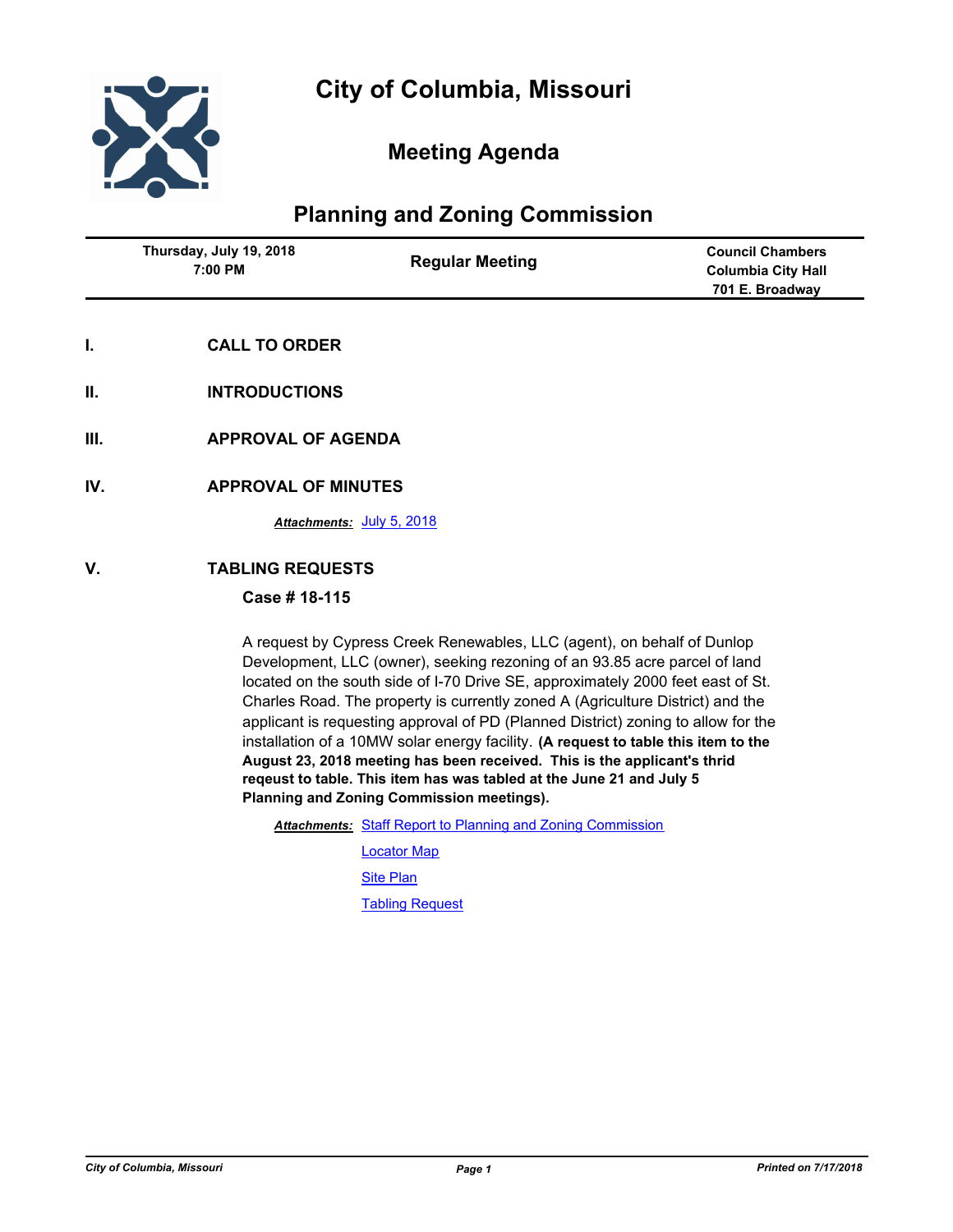#### **Case # 18-146**

A request by Smith Lewis, LLP (agent), on behalf of NGT Inc. (owners), seeking annexation and assignment of M-N (Mixed-use Nieghborhood) district zoning upon a 10.36 acre parcel located at the northwest corner of Scott Boulevard and S. Brushwood Lake Road . The property is currently zoned A-R (Agriculture Residential) in Boone County and is undeveloped. **(A request to table this item to the August 23, 2018 meeting has been received)**

Attachments: [Staff Report to Planning and Zoning Commission](http://gocolumbiamo.legistar.com/gateway.aspx?M=F&ID=d06719c1-8a6b-4cc9-9ae5-4fcd6a91000e.docx) [Locator Map](http://gocolumbiamo.legistar.com/gateway.aspx?M=F&ID=08985d19-434a-4eba-b08b-fb5310cf223b.pdf) **[Tabling Letter](http://gocolumbiamo.legistar.com/gateway.aspx?M=F&ID=a6ae14fa-fb2a-4e04-b9aa-7de1e07a26ab.pdf)** 

### **VI. SUBDIVISIONS**

## **Case # 18-144**

A request by C. Stephen Heying Surveying (agent) on behalf of Horizon Steel Buildings LLC (owner) for approval of a three-lot final plat of R-2 ( Two-Family Dwelling) zoned property, constituting a replat of Lots 11 & 12 of Renaissance Meadows - Plat 1 as well as unplatted property, to be known as Renaissance Meadows - Plat 3 . The 0.84-acre subject site is located near the northwest corner of Ria Street and McKee Street, and includes property currently addressed as 4421, 4431 and 4433 Ria Street.

Attachments: [Staff Report to Planning and Zoning Commission](http://gocolumbiamo.legistar.com/gateway.aspx?M=F&ID=2afd0e81-25a0-4833-aa74-350b7ad5a251.docx)

[Locator maps](http://gocolumbiamo.legistar.com/gateway.aspx?M=F&ID=a9607bd0-6790-4b31-99d6-5368c72444c9.pdf)

[Final Plat](http://gocolumbiamo.legistar.com/gateway.aspx?M=F&ID=9cc11d92-9f1c-40e2-a314-e85273e02c35.pdf)

[Previously Approved - Renaissance Meadows](http://gocolumbiamo.legistar.com/gateway.aspx?M=F&ID=eff2660b-06df-4439-8cc3-e856e329ec60.pdf)

#### **VII. PUBLIC HEARINGS**

#### **Case # 18-138**

A request by Simon Oswald Architecture (SOA) (agent) on behalf of Schauf/Baker Partnership, owner of 2504 W. Worley Street and contract purchaser of 2502 W. Worley Street, to rezone 2.08 acres from PD (Planned Development) to MC (Mixed Use- Corridor) zoning. The potential rezoning would remove Lots 4A (2502 W. Worley) and 4B (2504 W. Worley) of the Administrative plat of Centre West Office & Storage Park from the Centre W. Office & Storage Park C-P Plan.

Attachments: [Staff Report to Planning and Zoning Commission](http://gocolumbiamo.legistar.com/gateway.aspx?M=F&ID=c421f146-3788-404e-a7f5-72984dc23e15.docx)

[Locator Maps](http://gocolumbiamo.legistar.com/gateway.aspx?M=F&ID=8b09dfbc-42ff-40d9-8bb7-902feaa809bc.pdf)

[Applicant's June 12, 2018, Information Meeting Sign-in Sheet and Summary](http://gocolumbiamo.legistar.com/gateway.aspx?M=F&ID=b5fb6317-4d8a-40c1-8f8d-71b3ca174ee1.pdf)